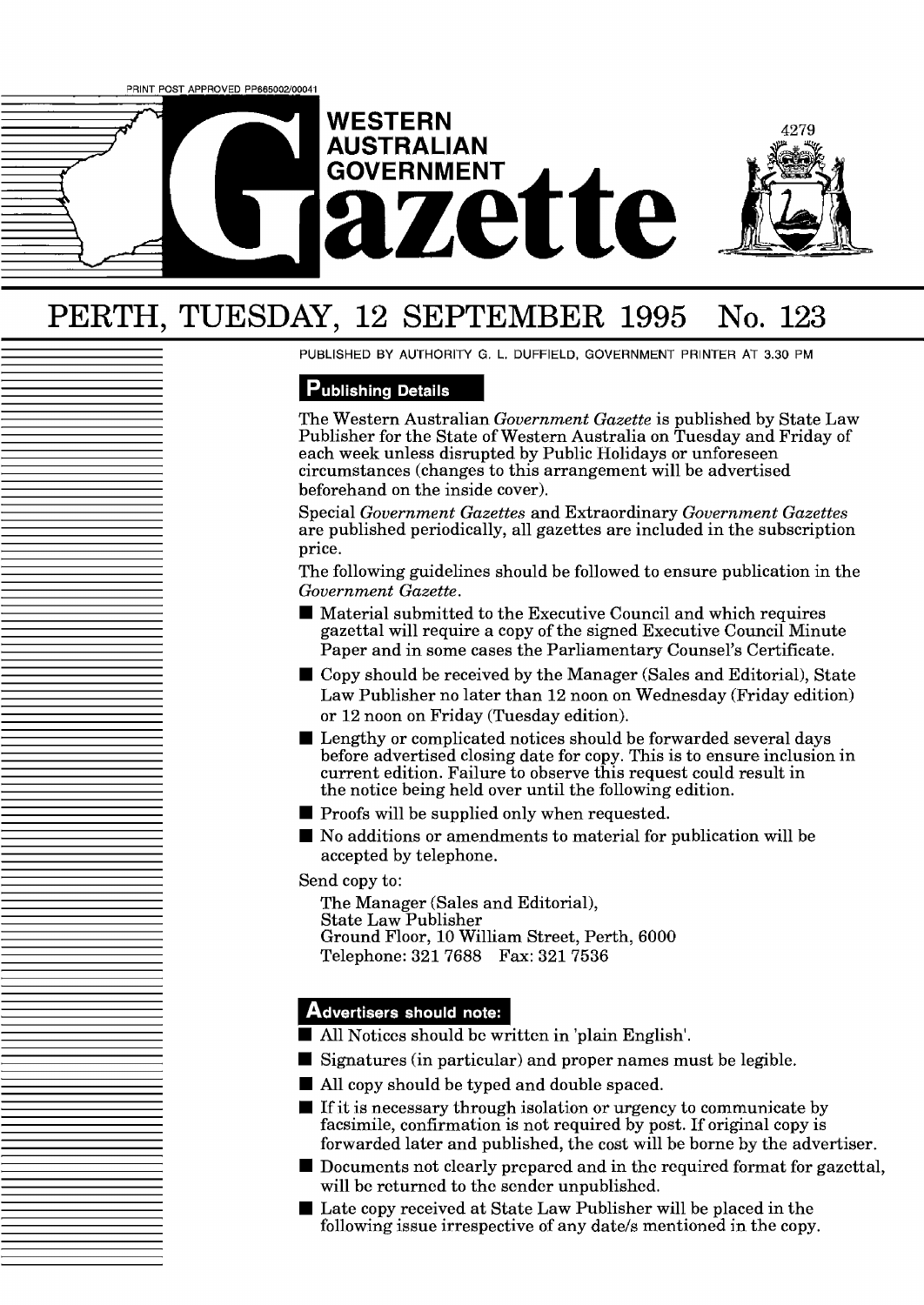# **IMPORTANT COPYRIGHT NOTICE**

O State of Western Australia

This work is copyright. Apart from any use as permitted under the **Copyright** *Act* 1968, no part may be reproduced by any process without written permission from the Government Printer, State Law Publisher. Inquiries should be directed to the Manager Sales & Editorial, Stato Law Publishor, 10 William St, Perth 6000.

# **Advertising Rates and Payments**

INCREASE EFFECTIVE FROM 1 JULY 1995.

Deceased Estate notices, (per estate)-\$16.00

Real Estate and Business Agents and Finance Brokers Licences, (per notice)-\$37.30

Other Public Notices Section articles \$37.30 (except items of an exceptionally large nature, then arrangements will be made for invoicing).

All other Notices

Per Column Centimetre-\$7.40 Bulk Notices-\$137.00 per page

| <b>COUNTER SALES 1995-96</b>        |        |  |
|-------------------------------------|--------|--|
| (As from 1 July 1995)               | \$     |  |
| <b>Government Gazette-(Special)</b> | 2.30   |  |
|                                     | 2.30   |  |
|                                     | 4.60   |  |
|                                     | 13.00  |  |
|                                     | 11.60  |  |
|                                     | 202.00 |  |

# **IMPORTANT NOTICE**

Periodically notices are published indicating a variation in normal publishing arrangements:

- Easter or Christmas editions etc—these notices appear approximately 4 weeks prior to any change.
- Extraordinary gazettes not circulated to all subscribersthese notices appear in the following general edition of the gazette.

In all cases notices are published on page 2 and readers are urged to check accordingly prior to contacting State Law Publisher.

G. L. DUFFIELD, Director.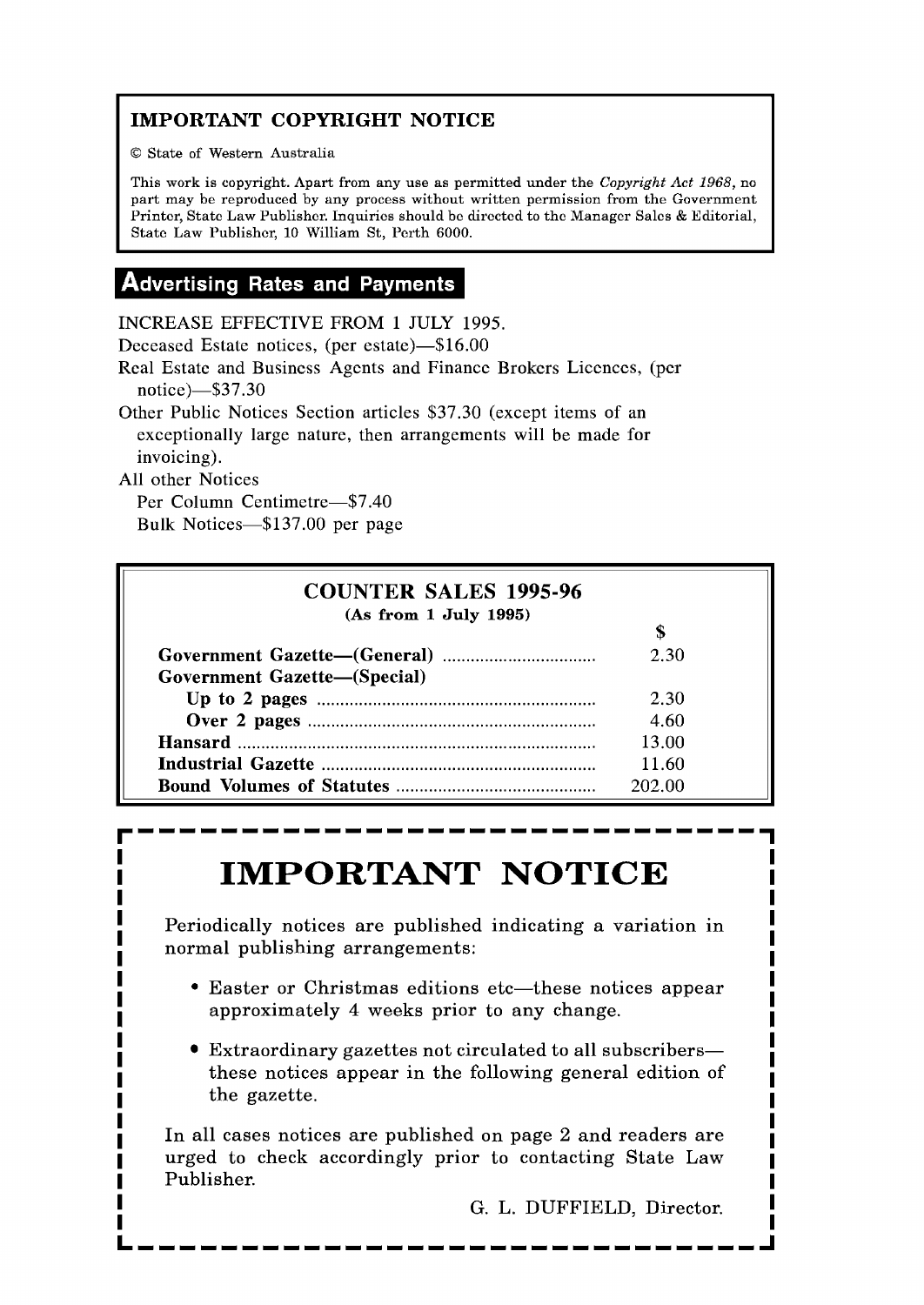# **AGRICULTURE**

# **AG4O 1**

### **AGRICULTURE AND RELATED RESOURCES PROTECTION ACT 1976**

Agriculture Protection Board, South Pcrth, W.A.

Acting pursuant to the powers granted by Sections 35 and 36 of the Agriculture and Related Resources Protection Act 1976, the Agriculture Protection Board hereby-

- (i) Cancels its previous declarations of Ostrich, Alpaca, Llama and Deer and instead
- (ii) Declares them to be declared animals assigned to the categories shown-Ostrich (Struthio camelus) Exempt +

|                           | A5, run wild, feral or at large |
|---------------------------|---------------------------------|
| Alpaca $(Lama\,\, pacos)$ | Exempt                          |
| Llama $(Lama \; glama)$   | Exempt                          |
| Deer $(Family\,cervidae)$ | A5. A6                          |
|                           |                                 |

- (iii) Cancels the assignment of Blackberry (Rubus fruticosus agg.) to categories PI, P2 and **P3**  within that part of the State defined as Harvey region under Section 13 of the Act, and assigns it to categories P1 and P4 in that region.
- (iv) Declares Prickly acacia (Acacia nilotica), Giant sensitive plant (Mimosa invisa), Sickle pod (Senna obtusifolia) and Senna tora to be declared plants assigned to categories  $P1$ ,  $P2$  for the whole of the State.

Dated 6 September 1995.

G. A. ROBERTSON, Chairman, Agriculture Protection Board.

**AG402** 

# **AGRICULTURE AND RELATED RESOURCES PROTECTION ACT 1976**

Agriculture Protection Board, South Perth, W.A.

The Agriculture Protection Board, acting pursuant to sections 15 and 16 of the Agriculture and Related Resources Protection Act 1976 hereby-

(i) cancels the appointments of the following persons as members of the Zone Control Authority designated-

Steve Banney (Zone lA), Allan Rees (Zone lB), John Hinch (Zone 4), Peter Haywood (Zone 4), Antony Richard Maslen (Zone 7), Sydney Alfred McNamara (Zone 8).

(ii) appoints persons whose names are listed below to be members of the Authorities for the Zone designated to hold office until 1 August in the years specified-

| Zone | Retires     |
|------|-------------|
| 1Α   | 1998        |
| 1B   | 1998        |
| 4    | 1996        |
| 4    | 1997        |
| 5    | 1996        |
|      | 1997        |
| 5    | 1996        |
|      | 1998        |
|      | 1998        |
| 7    | 1997        |
| 7    | 1998        |
| 8    | 1996        |
| 8    | 1997        |
|      | 5<br>5<br>5 |

(iii) appoints the following persons to be deputies to members of the Zone Control Authority designated -

| Deputy              | Member                 | Zone |
|---------------------|------------------------|------|
| Allan Rees          | Eugene George McMahon  | 1B   |
| Nigel Naughton      | Robert Bailey          | 4    |
| Lyn Coleman         | Neil Batchelor         | 5    |
| Lyall Rex Wilkinson | Campbell John McGready | 5    |
| Robert Senior       | Newton Powell          | 5    |
| Lou Steber          | Max Thornton           | 8    |
|                     |                        |      |

Dated **6** September 1995.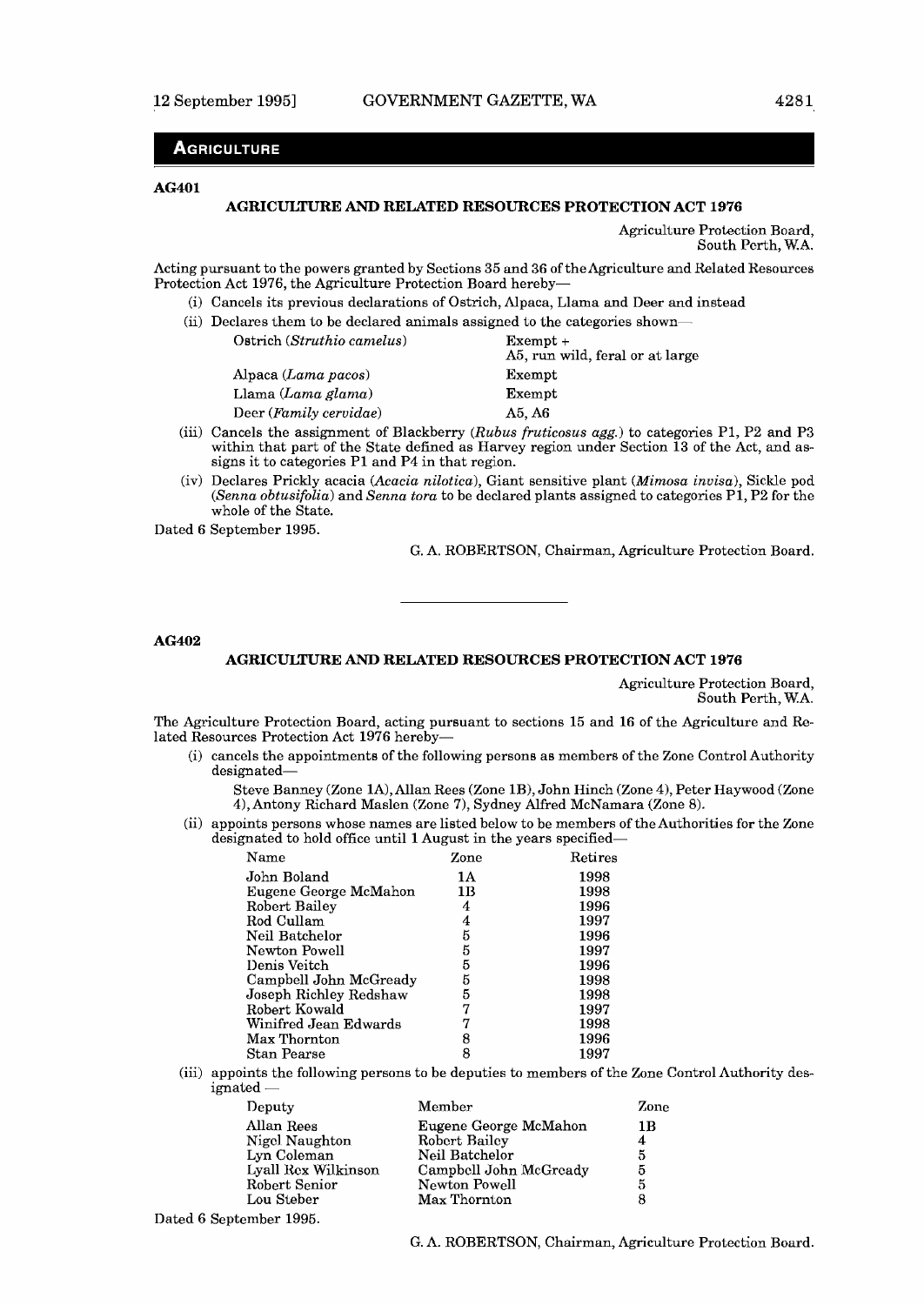# **FIRE BRIGADES**

# **FB401**

# **FIRE BRIGADES SUPERANNUATION ACT 1985**

The following have been appointed/elected to the Western Australian Fire Brigades Superannuation Board-

MEMBER

Mr II. Kuhaupt (Rc-appointed) 19/8/1995-18/8/1998

Mr D. Barker (Re-elected) 19/8/1995-18/8/1998

ALTERNATE MEMBER

Mr B. Bryant (Re-appointed) 19/8/1995-18/8/1998

Mr R. Harley (Elected) 19/8/1995-18/8/1996

Mr B. Weir (Elected) 19/8/1995-18/8/1996

Mr B. Delavale (Re-elected) 19/8/1995-18/8/1996

#### **CHAIRMAN**

Mr H. Kuhaupt has been re-appointed as Chairman from 19 August 1995 to 18 August 1998.

# **FISHERIES**

**F1401** 

# **FISHERIES ACT 1905**

# PART IIIB-PROCESSING LICENCES

The public is hereby notified that I have issued a permit to Alan Leith Pritchard on behalf of Geraldton Fisherman's Co-operative to establish a processing establishment to process rock lobster.

In accordance with the provisions of Section 35K, any person aggrieved by this decision may, within fourteen days after publication of this notice, appeal against the decision or order by serving on the Minister for Fisheries a statement in writing on the grounds of their appeal.

P. P. ROGERS, Executive Director.

# **FAIR TRADING**

# **FT401**

# **ASSOCIATIONS INCORPORATION ACT 1987**

ORDER PURSUANT TO SECTION 34 **(2)** 

# CIVIL SERVICE ASSOCIATION OF WESTERN AUSTRALIA INCORPORATED

Pursuant to the provisions of section 34 (2) of the Associations Incorporation Act 1987, I order the undertakings of the CIVIL SERVICE ASSOCIATION OF WESTERNAUSTRALIA INCORPORATED be transferred to the CIVIL SERVICE ASSOCIATION OF WESTERNAUSTRALIA INCORPORATED under the Industrial Relations Act 1979, with effect from the date of publication of this order in the *Government Gazette.* 

Dated this 7th day of September 1995.

R. P. NEAL, Assistant Commissioner Corporate Affairs.

# **HEALTH**

#### **HE401**

**HOSPITALS AND HEALTH SERVICES ACT 1927** 

IIOSPITALS AND IIEALTII SERVICES (BOARD NAME AND APPOINTMENT) NOTICE (No. 4) 1995

Made by the Lieutenant-Governor and deputy of the Governor in Executive Council.

#### **Citation**

1. This notice may he cited as the *Hospitals and Health Services (Board Name and Appointment) Notice (No.* 4) *1995.*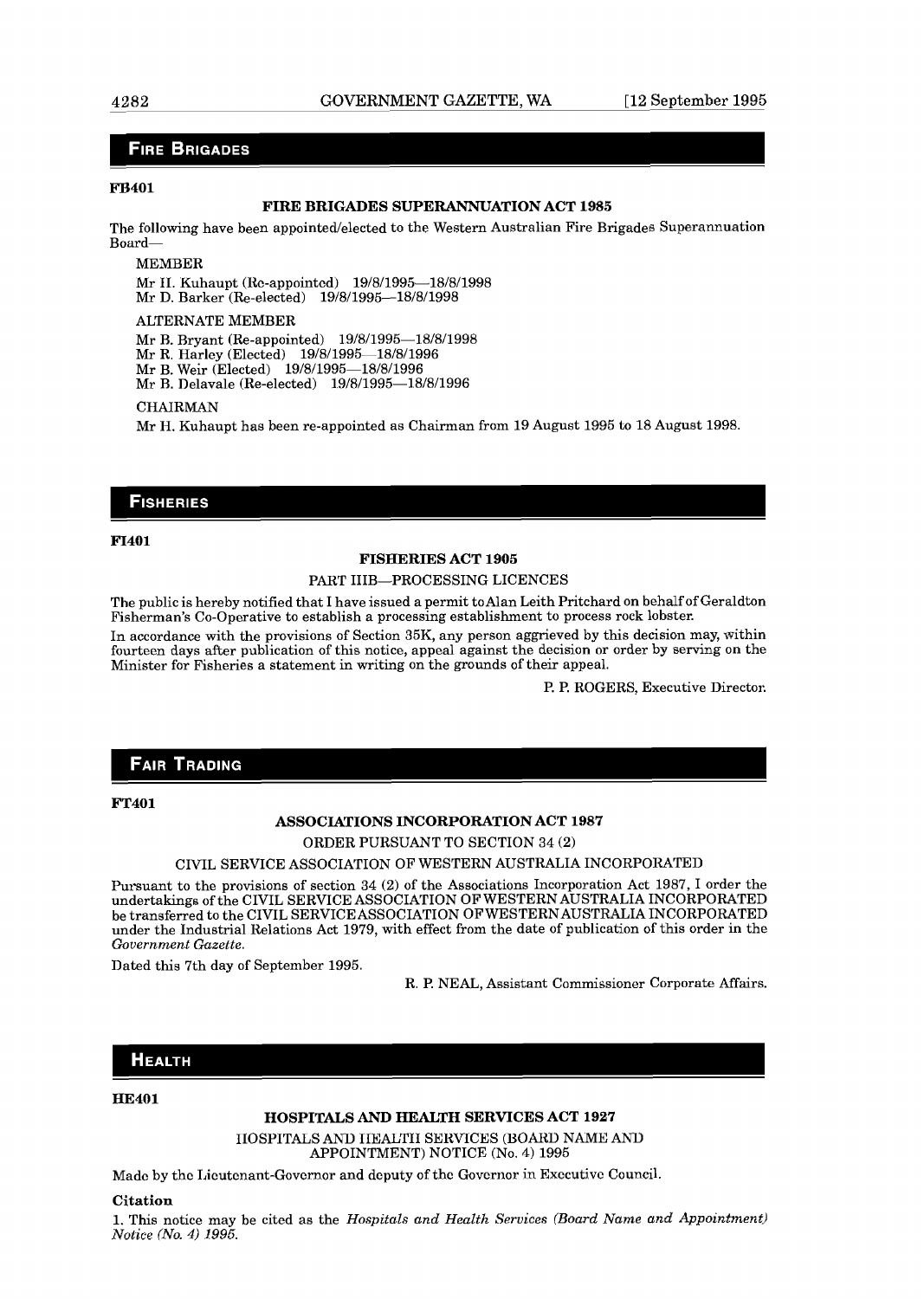# **Name and appointment**

- **2.** It is directed that-
	- (a) the name "Geraldton Health Service" is the name assigned to the board that controls and manages the public hospital known as the Geraldton Regional Hospital; and
	- (b) the Geraldton Health Service is appointed to manage and control the public hospital known as the Geraldton Regional Hospital.

By Command, thc Licutcnant-Govcrnor and dcputy of thc Governor.

**J.** PRITCHARD, Clerk of the Council.

#### **HE402**

# **HOSPITALS AND HEALTH SERVICES ACT 1927**

### HOSPITALS AND HEALTH SERVICES (APPOINTMENT OF MEMBERS) NOTICE (No. 6) 1995

Made by the Lieutenant-Governor and deputy of the Governor in Executive Council under Section 15-

- 1. This notice may be cited as the *Hospitals and Health Services tAppointment of Members) Notice (No. 6) 1995.*
- 2. The board of a public hospital the name of which is specified in column 1 of the Schedule is to include the persons whose names are specified opposite and corresponding to the name of the hospital in column 2 of the Schedule each of whom is appointed to hold office as member for the period ending at the close of business on the date specified opposite and corresponding to his or her name in column **3** of the Schedule.

**SCHEDULE** 

| Column 1                 | Column 2           | Column 3           |
|--------------------------|--------------------|--------------------|
| Name of Hospital         | Member             | <b>Expiry Date</b> |
| Geraldton Health Service | Graeme Stewart     | 30 September 1998  |
|                          | Robert Calder      | 30 September 1998  |
|                          | Ian Morris         | 30 September 1998  |
|                          | Bill O'Neill       | 30 September 1997  |
|                          | Anne Franks        | 30 September 1997  |
|                          | Sharon Harrop      | 30 September 1997  |
|                          | Ian Blatchford     | 30 September 1996  |
|                          | Barbara Sheilds    | 30 September 1996  |
|                          | Jill Moore-Holtman | 30 September 1996  |
|                          |                    |                    |

By Command, the Lieutenant-Governor and deputy of the Governor.

J. PRITCHARD, Clerk of the Council.

### **HE403**

# **HOSPITALS AND HEALTH SERVICES ACT 1927**  HOSPITALS AND HEALTH SERVICES (BOARD NAME AND APPOINTMENT) NOTICE (No. 8) 1995

Made by the Lieutenant-Governor and deputy of the Governor in Executive Council.

# **Citation**

**1.** This notice may be cited as the *Hospitals and Health Services (Board Name and Appointment) Notice (No. 8) 1995.* 

# **Name and appointment**

2. It is directed that-

- (a) the name "Merredin Health Service" is the name assigned to the board that controls and manages the public hospital known as the Merredin District Hospital; and
- (b) the Merredin Health Service is appointed to manage and control the public hospital known as the Merredin District Hospital.

By Command, the Lieutenant-Governor and deputy of'the Governor.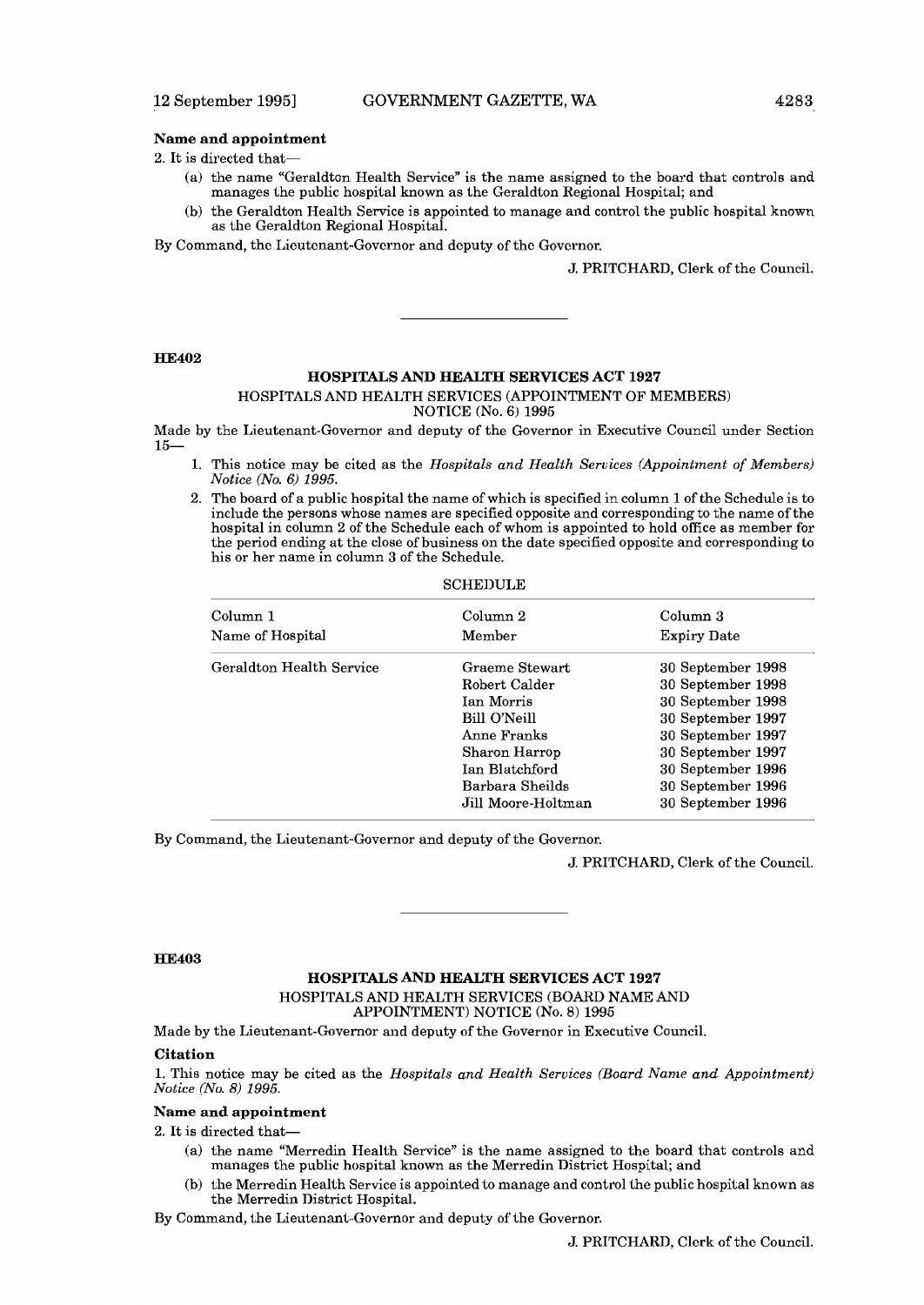# **HE404**

# **HOSPITALS AND HEALTH SERVICES ACT 1927**

# HOSPITALS AND HEALTH SERVICES (APPOINTMENT OF MEMBERS)

NOTICE (No. 9) 1995

Made by the Lieutenant-Governor and deputy of the Governor in Executive Council under Section 15-

SCHEDULE E

- 1. This notice may be cited as the *Hospitals and Health Services (Appointment of Members) Notice (No. 9) 1995.*
- 2. The board of a public hospital the name of which is specified in column 1 of the Schedule is to include the persons whose names are specified opposite and corresponding to the name of the hospital in column 2 of the Schedule each of whom is appointed to hold ofice as member for the period ending at the close of business on the date specified opposite and corresponding to his or her name in column **3** of the Schedule.

| Column 1                | Column 2              | Column 3           |
|-------------------------|-----------------------|--------------------|
| Name of Hospital        | Member                | <b>Expiry Date</b> |
| Merredin Health Service | Robert Hayes-Thompson | 30 September 1998  |
|                         | Peter Carden          | 30 September 1998  |
|                         | George Hayden         | 30 September 1998  |
|                         | Max McNabb            | 30 September 1997  |
|                         | Margaret Krone        | 30 September 1997  |
|                         | Pam Gribble           | 30 September 1997  |
|                         | Norman Dixon          | 30 September 1996  |
|                         | Fay Hampel            | 30 September 1996  |
|                         | Alma West             | 30 September 1996  |
|                         |                       |                    |

By Command, the Lieutenant-Governor and deputy of the Governor.

J. PRITCHARD, Clerk of the Council.

# **HE405**

# **HOSPITALS AND HEALTH SERVICES ACT 1927**

HOSPITALS AND HEALTH SERVICES (BOARD NAME AND APPOINTMENT) NOTICE (No. 9) 1995

Made by the Lieutenant-Governor and deputy of the Governor in Executive Council.

# **Citation**

1. This notice may be cited as the *Hospitals and Health Services (Board Name and Appointment) Notice (No. 9) 1995.* 

# **Name and appointment**

*2.* It is directed that-

- (a) the name "Katanning Health Service" is the name assigned to the board that controls and manages the public hospital known as thc Katanning District Hospital; and
- (b) the Katanning Health Service is appointed to manage and control the public hospital known as the Katanning District Ilospital.

By Command, the Lieutenant-Governor and deputy of the Governor.

J. PRITCHARD, Clerk **of** the Council.

# **HE406**

**HOSPITALS AND HEALTH SERVICES ACT 1927** 

IlOSPlTALS ANI) IIEALrI'II SERVICES (APPOINTMENT OF MEMEEKS)

NOTICE (No. 10) 1995

- Made by the Lieutenant-Governor and deputy of the Governor in Executive Council under Section 15-
	- This notice may be cited as the *IIospitals and IIealth Services (Appointment of Members) Notice {No. 10) 1995.*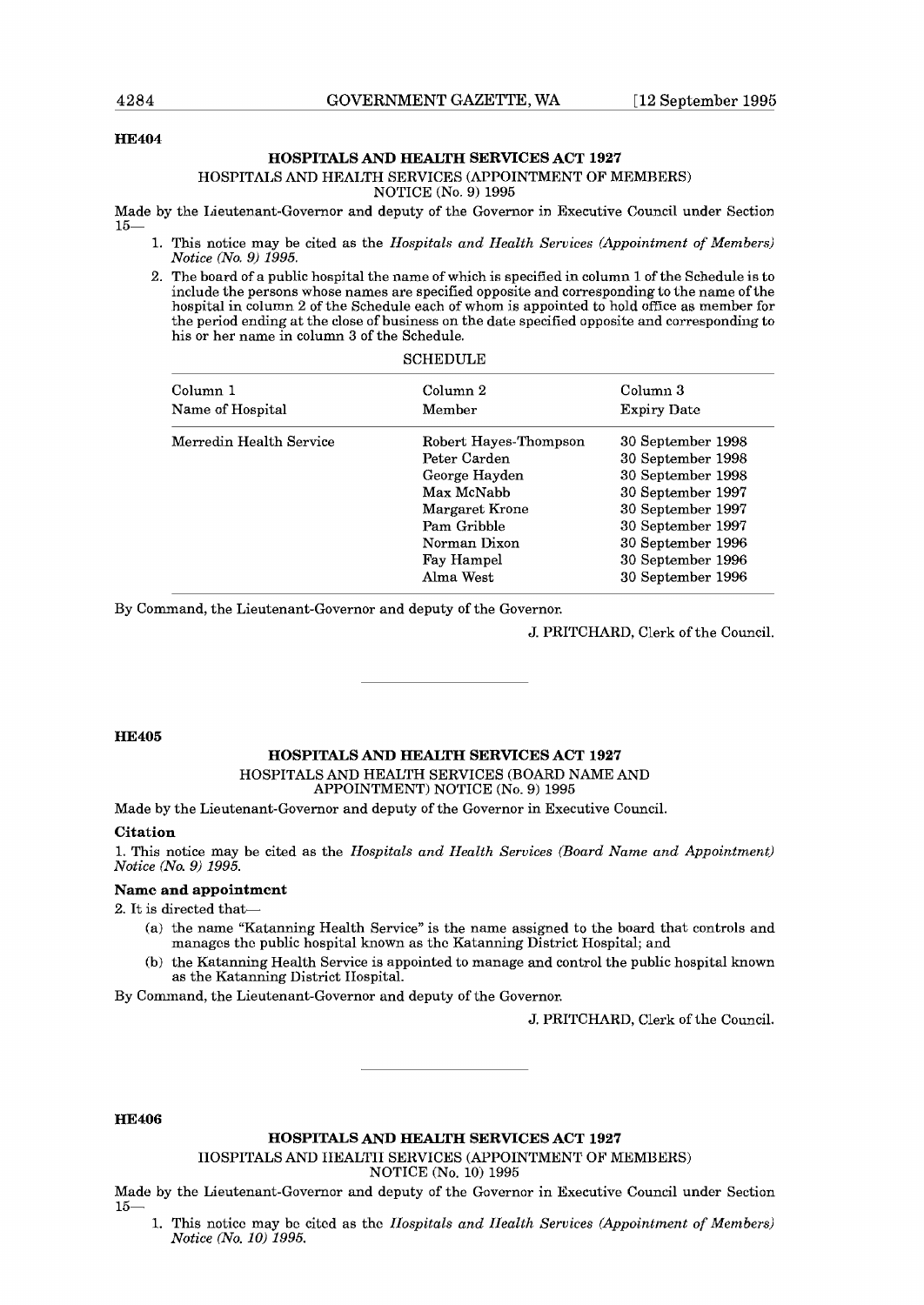2. The board of'a public hospital the name of' which is specified in column 1 ofthe Schedule is to include the persons whose names are specified opposite and corresponding to the name of the hospital in column 2 of'the Schedule each of' whom is appointed to hold office **as** member for the period ending at the close of'business on the date specified opposite and corresponding **to**  his or her name in column **3** of the Schedule.

# **SCHEDULE**

| Column <sub>1</sub><br>Name of Hospital | Column <sub>2</sub><br>Member | Column 3<br><b>Expiry Date</b> |
|-----------------------------------------|-------------------------------|--------------------------------|
| Katanning Health Service                | Douglas Hepworth              | 30 September 1998              |
|                                         | Harold Altus                  | 30 September 1998              |
|                                         | George Monk                   | 30 September 1998              |
|                                         | Gaynor Garstone               | 30 September 1997              |
|                                         | Lorraine Jury                 | 30 September 1997              |
|                                         | Clarence Harris               | 30 September 1997              |
|                                         | Yvonne Hislop                 | 30 September 1996              |
|                                         | Wilma Severin                 | 30 September 1996              |
|                                         | Allan Bell                    | 30 September 1996              |

By Command, the Lieutenant-Governor and deputy of the Governor.

J. PRITCHARD, Clerk of the Council.

# **HE407**

# **HEALTH ACT 1911**

Health Department of WA, Perth, 31 August 1995.

The appointment of the following persons as Environmental Health Officers is approved.

| Date Effective                         | Local Authority                          |
|----------------------------------------|------------------------------------------|
| 17 July 1995                           | City of Wanneroo                         |
| 10 July 1995                           | Shire of Ashburton                       |
| 14 August 1995                         | Shire of Wongan-Ballidu                  |
| 21 August 1995                         | City of South Perth                      |
| 7 August 1995 to<br>4 September 1995   | Shire of Irwin                           |
| 14 August 1995 to<br>15 September 1995 | Eastern Districts Regional Health Scheme |
| 11 August 1995                         | City of Wanneroo                         |
| 18 September 1995                      | Shire of Halls Creek                     |
| $21$ August 1995 to<br>13 October 1995 | Shire of Busselton                       |
| 14 August 1995                         | City of Belmont                          |
| 7 August 1995                          | Town of Claremont                        |
| 28 August 1995                         | City of Canning                          |
|                                        |                                          |

The cancellation of the following persons as an Environmental Health Officer is hereby notified.

| Officer               | Date Effective               | Local Authority                          |
|-----------------------|------------------------------|------------------------------------------|
| Sandra Marnie Keenan  | $25 \,\mathrm{August}\,1995$ | City of South Perth                      |
| Jonathon Paul Gibbons | 14 August 1995               | Eastern Districts Regional Health Scheme |
| Paul Anderson         | 18 August 1995               | City of Stirling                         |
| James Alfred Duck     | 4 August 1995                | City of Canning                          |
|                       |                              |                                          |

RRIAN DEVINE, delegate of Executive Director, Public Health.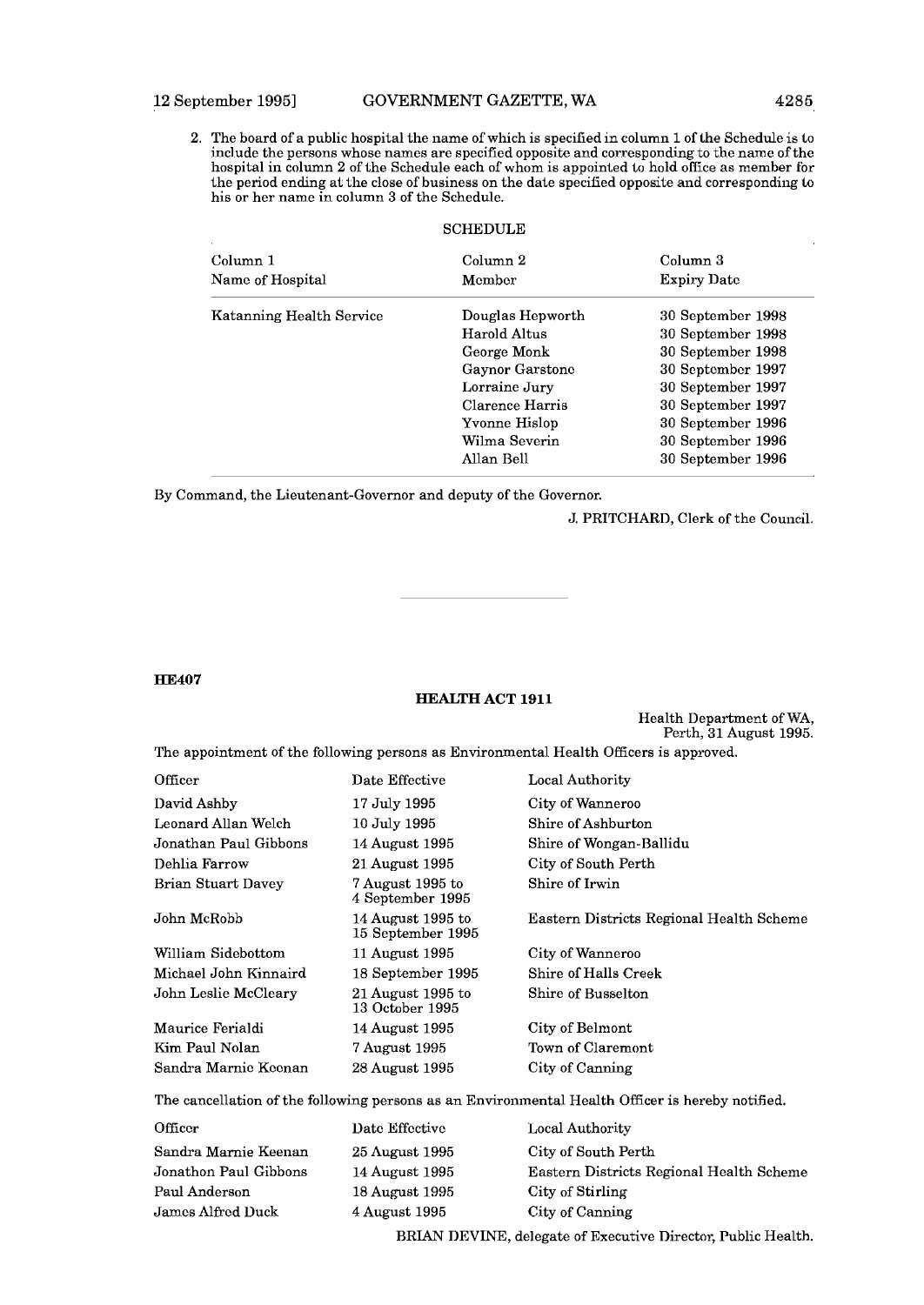# 4286

# **HE408**

# **HEGLTH ACT 1911**

Health Department of WA, Perth, **31** August 1995.

|                       |                                      | The appointment of the following persons as Environmental Health Officers (Meat) is approved.          |
|-----------------------|--------------------------------------|--------------------------------------------------------------------------------------------------------|
| Officer               | Date Effective                       | Local Authority                                                                                        |
| Bevan Mold            | 7 August 1995 to<br>1 September 1995 | Shire of Merredin                                                                                      |
| Keith John Reeves     | 14 August 1995                       | Shire of Harvey                                                                                        |
| Patrick Hubert Maiden | 14 August 1995                       | Shire of Harvey                                                                                        |
| Basil Phillip Stanton | 14 August 1995                       | Shire of Esperance                                                                                     |
| Ab Van Der Snook      | 14 August 1995                       | Shire of Esperance                                                                                     |
| Paul Boardman         | 14 August 1995                       | Shire of Esperance                                                                                     |
|                       |                                      | The cancellation of the following person as an Environmental Health Officer (Meat) is hereby notified. |
| Officer               | Date Effective                       | Local Authority                                                                                        |
| John Richard Murray   | 19 June 1995                         | City of Bunbury                                                                                        |
|                       |                                      |                                                                                                        |

BRIAN DEVINE, delegate of Executive Director, Public Health.

# **LOCAL GOVERNMENT**

**LG401** 

# **LOCAL GOVERNMENT ACT 1960**

*Shire* of *Capel* 

# Proposed Road Closure

Notice is hereby given that the Council of the Shire of Capel has resolved, in accordance with section 288A(2) of the Local Government Act, to advertise the proposal to permanently close portion of Road No. 1501, Capel Cemetery Area, Capel.

The closure will result in no changes to the road system and the land contained within the portion to be closed will be disposed of to the adjoining landowner.

Plans setting out the extent of the proposed closures may be inspected at the Council Offices, Forrest Road, Capel during normal office hours.

Submissions to the proposal should be lodged in writing within 35 days from the publication of this notice.

E. HAYDON, Acting Shire Clerk.

**LG402** 

# **LOCAL GOVERNMENT ACT 1960**

*Shire* of *Capel* 

Proposed Temporary Closure

Notice is hereby given that the Council of the Shire of Capel has resolved, in accordance with section 344 of the Local Government Act, to apply to the Governor, to temporarily close portion of Fennel1 Road, Capcl.

Plans setting out the extent of the proposed temporary closure may be inspected at the Council Offices, Forrest Road, Capel during normal office hours.

Submissions to the proposal should be lodged in writing within 35 days from the publication of this notice.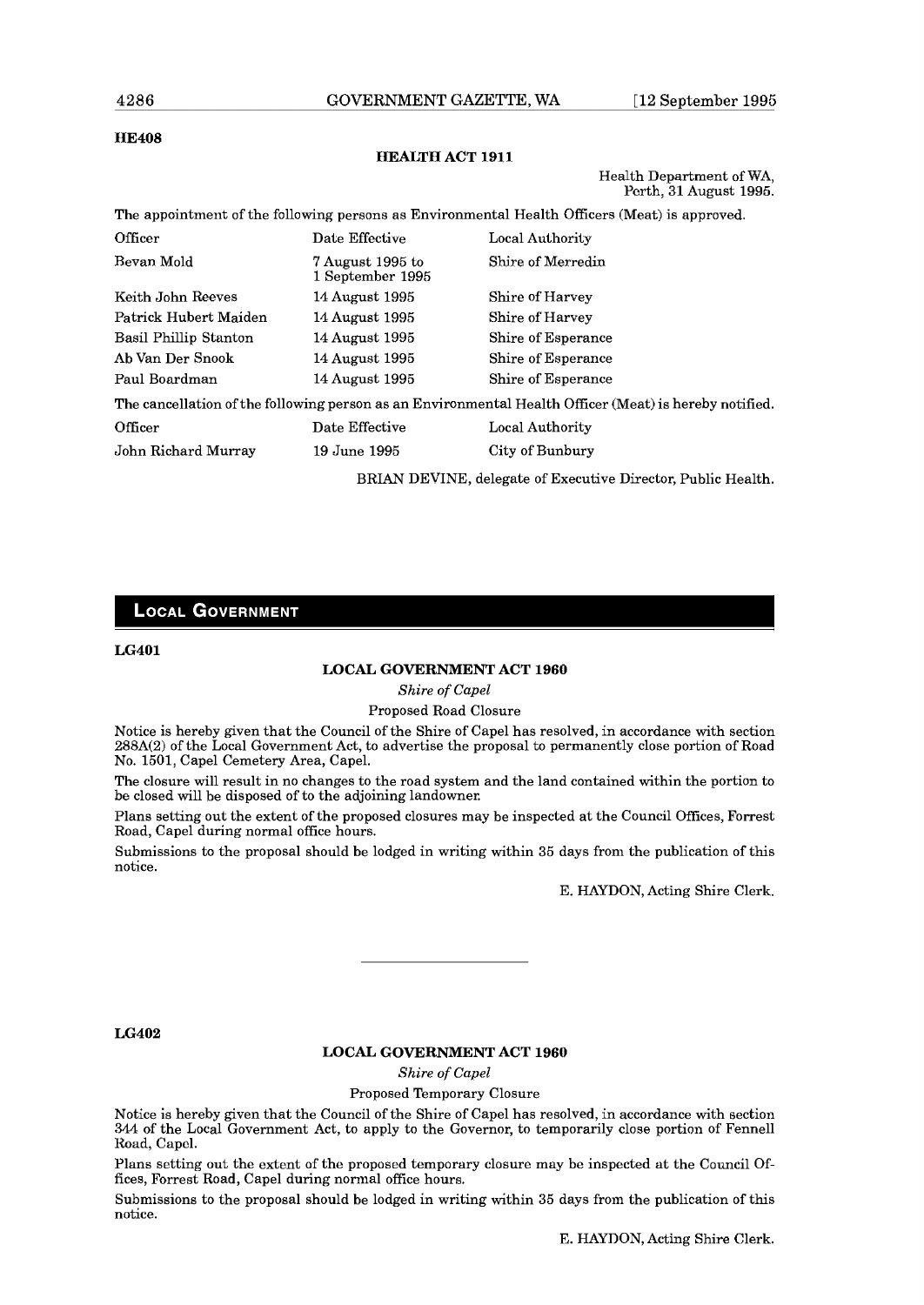#### **LG403**

#### **DOG ACT 1976**

#### *City of Melville*

### Appointment of Registration Officers

It is hcrcby notificd for public information that thc following additional pcrsons havc bccn appointed under the provisions of the Dog Act 1976 for the City of Melville-

Registration Officers

Peter James Carrie Benjamin Richard Searcy

# JOHN McNALLY, Chief Executive Officer.

# **LG404**

# **LOCAL GOVERNMENT ACT 1960**

*Shire of Quairading* 

# Exemption of Sporting Body

At a meeting of the Shire of Quairading held on 17thAugust 1995, the following sporting organisation was exempted from payment of municipal rates for the period 1st July 1995 to 30th June 1996 under section 532(12) of the Local Government Act 1960.

| Assess | Lot No.    | Sporting Club                         | Address                    |
|--------|------------|---------------------------------------|----------------------------|
| 726    | 13. Part 2 | Quairading Indoor Cricket Association | Heal Street, Quairading    |
|        |            |                                       | G. A. FARDON, Shire Clerk. |

**LG601** 

# **BUSH FIRES ACT 1954**

*City of Gosnells* 

# FIREBREAK NOTICE

Notice to all Owners and/or Occupiers of Land in the Municipality of the City of Gosnells

Pursuant to the powers contained in Section 33 of the above Act, you are hereby required on or before the 30th day of November 1995 or within fourteen days of the date of your becoming owner or occupier should this be after the 30th day of November, 1995 and thereafter up to and including the 30th day of April 1996 to have, and maintain a firebreak, clear of inflammable material, at least 3 metres wide immediately inside all external boundaries of each single lot owned or occupied by you and also immediately surrounding all buildings situated on the land.

All land situated within the Western Australian Fire Urigades Hoard District of 1 012 square metres or lcss is cxcmpt from thc abovc rcquircmcnts but Council docs rctain thc right to rcmovc any fire hazard at the owner and/or occupiers expense following failure of an owner and/or occupier to comply with the requisitions of an order in writing to clear a fire hazard or fire break in accordance with Section 33 of the Act.

Where land is greater than 1 012 square metres, a three metre firebreak is required as per this firebreak notice.

If it is considered to be impracticable for any reason to clear firebreaks as required by this notice, you may apply to the Council or its duly authorised officer in writing not later than the 11th November 1995 for permission to provide firebreaks in alternative positions on that land. If permission is not granted by the Council or its duly authorised officer, you shall comply with the requirements of this notice.

The penalty for failing to comply with this notice is a fine of not more than \$1 000 and a person in default may also receive an infringement notice of \$80 and be liable, whether prosecuted or not, to pay the cost of performing the work directed in this notice if it is not carried out by the owner or occupier by the date required by this notice.

If the requirements of this notice are carried out by burning, such burning must be in accordance with the relevant provisions of the Bush Fires Act.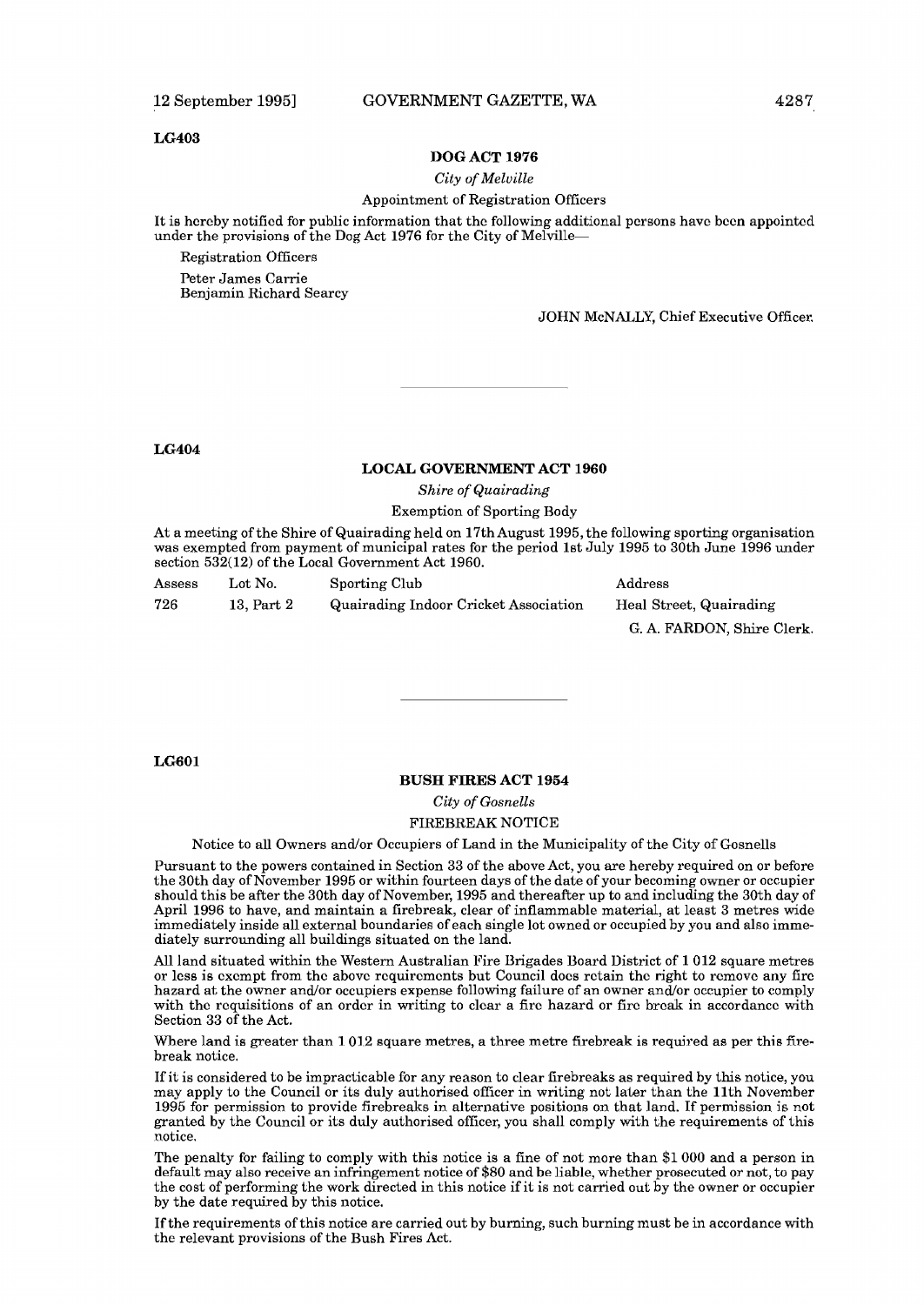The following sketches have been prepared to show how the fire rules should be applied. Burning permits to be obtained from the Council Rangers Department 9 am to 4.30 pm weekdays only. Fines of up to \$1 000 are applicable where burning if carried out without the required burning permit.

| Permit Required | Total Ban   | Permit Required |  |
|-----------------|-------------|-----------------|--|
| 1 November      | 15 December | 15 March        |  |
| 14 December     | 14 March    | 30 April        |  |

Note: Council has the powcr to vary thcsc datcs as pcr thc Rush Fires Act 1954-also permit and firebreak dates vary



All firebreaks must be completed on or before the 30th November and maintained until the 30thApril following. Council may take action to have the necessary work carried out and recover the cost from you or make this a charge against the property. In addition you could be liable to a penalty of up to \$1,000 should action be taken under Section 33 of the Bush Fires Act.

G. WHITELEY, Town Clerk.

# **LG602**

# **BUSH** FIRES **ACT** 1954

# METROPOLITAN FIRE DISTRICT

Notice to all owners and/or occupiers of land in the following Local Authorities: City of Perth, Town of Vincent, Town of Cambridge, Town of Victoria Park

Pursuant to the powers contained in Section 33 of the above Act, you are hereby required on or before the 30th day of November 1995 or within fourteen days of the date of your becoming owner or occupier should this be after the 30th day of November 1995 and thereafter up to and including the 31st day of March 1996 to have a firebreak, clear of all flammable materials at least **3** metres wide immediately inside all external boundaries of the land and also immediately surrounding all buildings situated on the land.

If it is considered to be impracticable for any reason to clear firebreaks as required by this notice, you may apply to the Council or its duly authorised officer not later than the 15th November 1995 for permission to provide firebreaks in alternative positions on the land. If permission is not granted by the Council or its duly authorised officer, you shall comply with the requirements of this notice.

The penalty for failing to comply with this notice is a fine of not more than \$1 000 and **a** person in default is also liable, whether prosecuted or not, to pay the cost of performing the work directed in this notice if it is not carried out by the owner or occupier by the date required by this notice.

The requirements of this notice should be carried out by means other than burning e.g. mowing, rotary hoeing. Should burning be considered to be the only means of compliance, then such burning must be in accordance with thc Bush Fircs Act.

In addition, Officers appointed under the Bush Fires Act 1954, whose names are contained on the undcrmcntioncd schcdulc, arc hcrcby authorised by thc Councils namcd to issued permits **to** set firc to the bush on their behalf within the gazetted boundaries of their Councils which lie within the Metropolitan Fire District.

By Order of the Town of Cambridge,

**13y** Order of the Town of Victoria Park,

GRAHAM PARTRIDGE, Chief Executive Officer.

By Order of the Town of Vincent,

JIM KELLY, Chief Executive Officer.

JOHN GIORGI, Chief Executive Officer.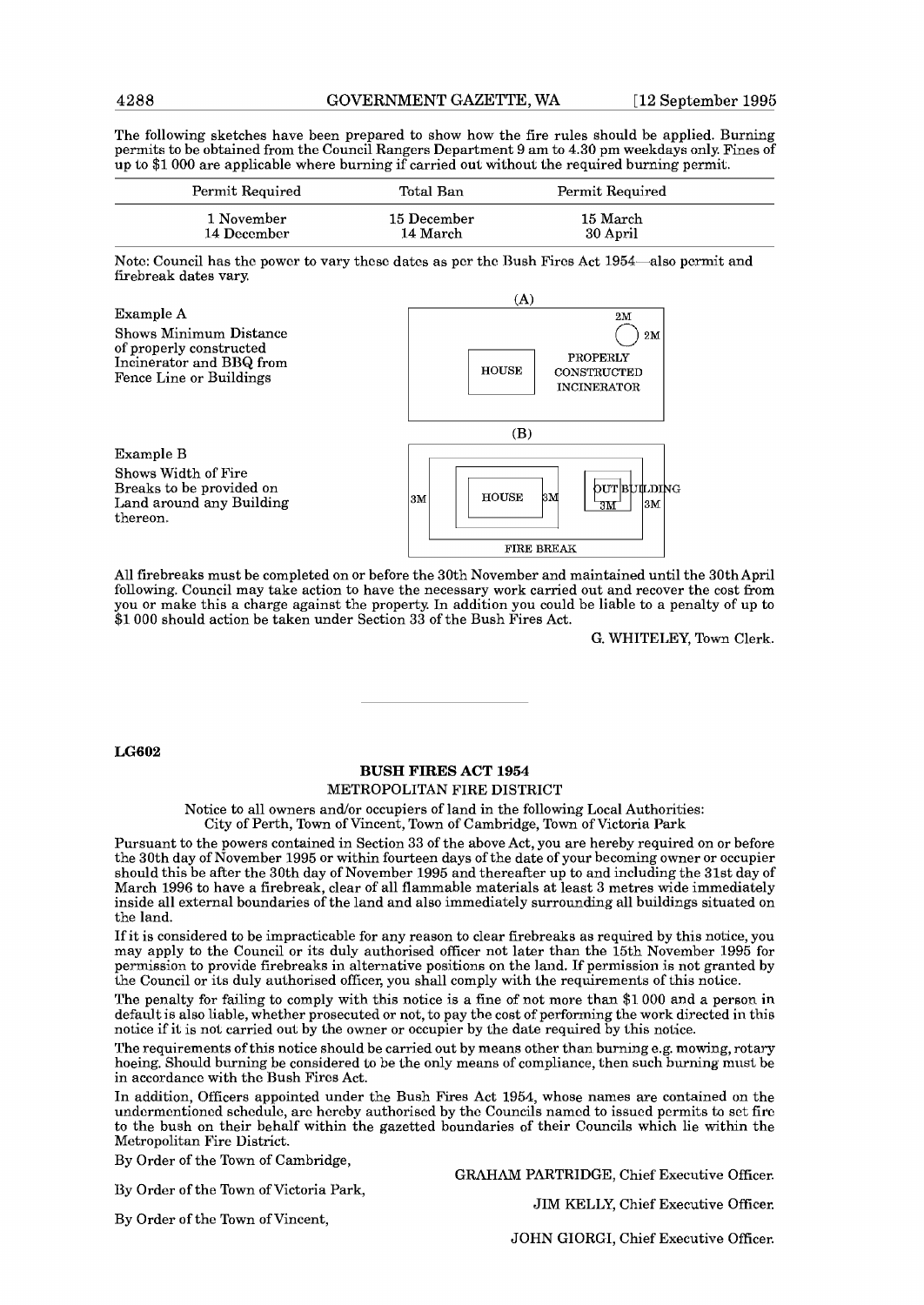# **SCHEDULE**

| John Brown   |
|--------------|
| Kim Isbister |
| Jim MacLean  |

Town of Cambridge Town of Victoria Park Town of Vincent

**LG603** 

# **BUSH FIRES ACT 1954**

Shire of *Wyalkatchem*  FIREBREAK ORDER

Notice to all Owners and/or Occupiers of Land within the Shire of Wyalkatchem

Pursuant to the powers contained in Section **33** of the above Act, you are hereby required on or before 1 November, 1995 to plough, scarify, spray, cultivate or otherwise clear and thereafter, maintain free of all inflammable material until 1 March, 1996, firebreaks in the following position and of the following dimensions, on the land owned or occupied by you.

1. Rural Land

- (i) Firebreaks of not less than three **(3)** metres in width around the boundary of all standing crops and that the maximum area of standing crop to be 200 hectares or to the external boundary of each paddock, of most inflammable material, such break to be not more than 20 metres inside the boundary fence.
- (ii) Clear and maintain firebreaks at least three **(3)** metres wide within 20 metres of the perimeter of any building or group of buildings or hay stacks, in such a manner as to completely encircle the building or hay stack.

#### 2. Townsite

All Townsite Lots within the Shire of Wyalkatchem are required to be cleared and maintained free of all inflammable material.

For the purpose of this section inflammable material means dead grass and timber, boxes, cartons, paper and any combustible material or rubbish but does not include living trees bushes and shrubs and plants in gardens.

# 3. Fuel Dumps and/or Depots

All grass or inflammable materials to be cleared from areas where drum ramps are located and where drums, full or empty are stored and such areas are to be maintained free of grass and similar inflammable material until 1 March, 1996.

For the purpose of this section inflammable means dead grass and timber, boxes, cartons, paper and any combustible material or rubbish but does not include living trees and bushes.

Prohibited burning period from l November, 1995 to 7 February, 1996.

Restricted burning period from 19 September, 1995 to 31 October, 1995 and 8 February, 1996 to 22 March, 1996.

# 4. General Provisions

If it is considered to be impracticable for any reason to provide firebreaks in the position or adhere to the provisions required by this notice, the approval of the Council must be obtained to prepare such firebreaks in an alternative position. Approval to any such variation will only be granted where the Bush Fire Control Officer for the area has first signified his approval for the variation. (Examples of reasons to relocate firebreaks include where there are natural firebreaks or areas prone to soil erosion).

The penalty for failing to comply with this notice is **a** fine of not more than \$1 000 or a penalty oi'\$80 may bc incurrcd by issuc of an Infringcmcnt Noticc, and a pcrson in dofault is also liablc, whcthcr prosecuted or not, to pay the cost of performing the work directed in this notice if it is not carried out by the owner or occupier and by the date required by this notice.

If the requirements of this notice are carried out by burning, such burning must be in accordance with the relevant provisions of the Bush Fires Act.

Dated this 1st day of August, 1995.

By Order of the Council,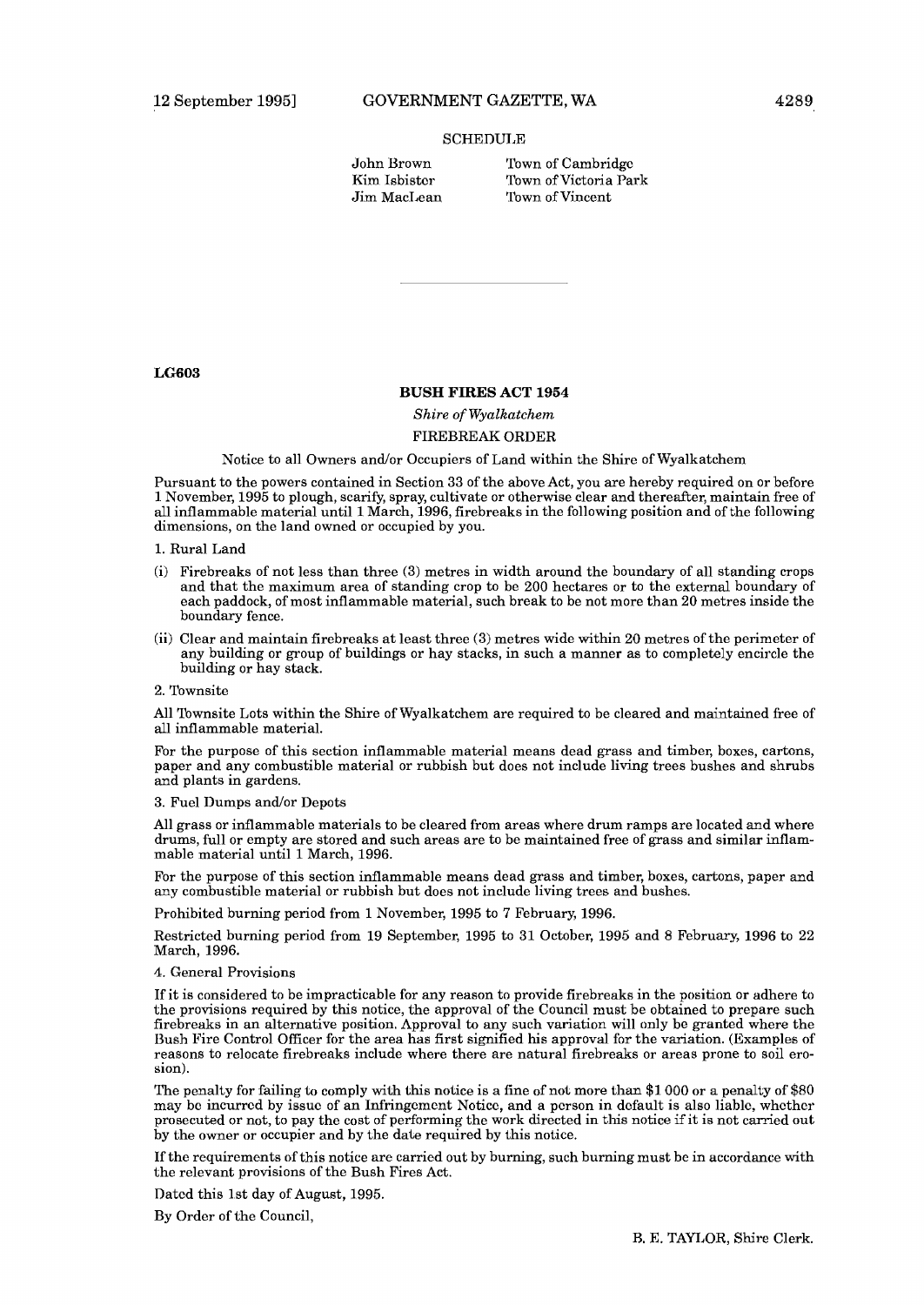# **LG901**

#### **LOCAL GOVERNMENT ACT 1960**

# City of *Geraldton*  NOTICE OF INTENTION TO BORROW

Proposed Loan (No. 202) of \$240 000

Pursuant to section 610 of the Local Government Act 1960, the City of Geraldton hereby gives notice of its intention to borrow money by the sale of its debenture on the following terms and for the following purposes-

Term: \$240 000 repayable at the offices of Council, Cathedral Avenue, Geraldton over a period of ten (10) years, with a review in five (5) years, in equal half-yearly instalments of principal and interest.

Purpose: To part fund the complete upgrade of the course reticulation with an automatic irrigation system for the Spalding Park Golf Club Incorporated.

Plans, specifications and estimates as required by section 609 of the Act are open for inspection at the Civic Centre during normal office hours for a period of 35 days following publication of this notice.

Note: The loan will be self supporting in that the Spalding Park Golf Club Incorporated will make repayments of interest and principal.

Dated 7 September 1995.

PHILLIP G. COOPER, Mayor. GRAEME K. SIMPSON, Town Clerk.

# **MAIN ROADS**

# **MA401**

MRWA 42-148-D

# **MAIN ROADS ACT 1930 PUBLIC WORKS ACT 1902**

#### NOTICE OF INTENTION TO TAKE OR RESUME LAND

The Minister for Works hereby gives notice, in accordance with the provisions of section 17 (2) of the Public Works Act 1902, that it is intended to take or resume under section 17 (1) of that Act the pieces or parcels of land described in the Schedule hereto and being all in the Greenough District, for the purpose of the following public works namely, realignment of the North West Coastal Highway-H7 (Chapman River Bridge) and that the said pieces or parcels of land are marked off on MRWA Drawing 9504-149-1, which may be inspected at the office of the Commissioner of Main Roads, Waterloo Crescent, East Perth.

Schedule

| No. | Owner or Reputed<br>Owner                                                                  | Occupier or Reputed<br>Occupier            | Description                                                                                                                                                                                                  | Area<br>(Approx.)      |
|-----|--------------------------------------------------------------------------------------------|--------------------------------------------|--------------------------------------------------------------------------------------------------------------------------------------------------------------------------------------------------------------|------------------------|
| 1.  | Jean Serge<br>Bancilhon                                                                    | J S Bancilhon                              | Portion of Victoria Location<br>2658 and being Lot 136 on Plan<br>7555 (Sheet 2) and being part of<br>the land comprised in Certificate<br>of Title Volume 501 Folio 178A                                    | $7935 \; \mathrm{m}^2$ |
| 2.  | Peter John<br>Weinert                                                                      | P J Weinert                                | Port of each of Victoria Locations<br>1795 and $2658$ and being Lot 137<br>on Plan 7555 (Sheet 2) and being<br>part of the land comprised in<br>Certificate of Title Volume 1705<br>Folio 395                | 1.575 ha               |
| З.  | Hansell Pty Ltd<br>and Central<br>Coast Pty Ltd as<br>tenants in common<br>in equal shares | Hansell Pty Ltd &<br>Central Coast Pty Ltd | Portion of each of Victoria<br>Locations 1795, 2345, 2658 and<br>9686, and being Lot 139 on Plan<br>7555 (Sheet 3) and being part of<br>the land comprised in Certificate<br>of Title Volume 1451 Folio 669. | $5358 \; \mathrm{m}^2$ |
| 4.  | Brendan James<br>Blechynden and<br>Carol Mary<br>Blechynden                                | B J Blechynden &<br>C M Blechynden         | Portion of Victoria Location 1795<br>and being Lot 141 on Plan 7555<br>(Sheet 1) and being part of the<br>land comprised in Certificate of<br>Title Volume 1700 Folio 891                                    | $3382 \; \mathrm{m}^2$ |

# 4290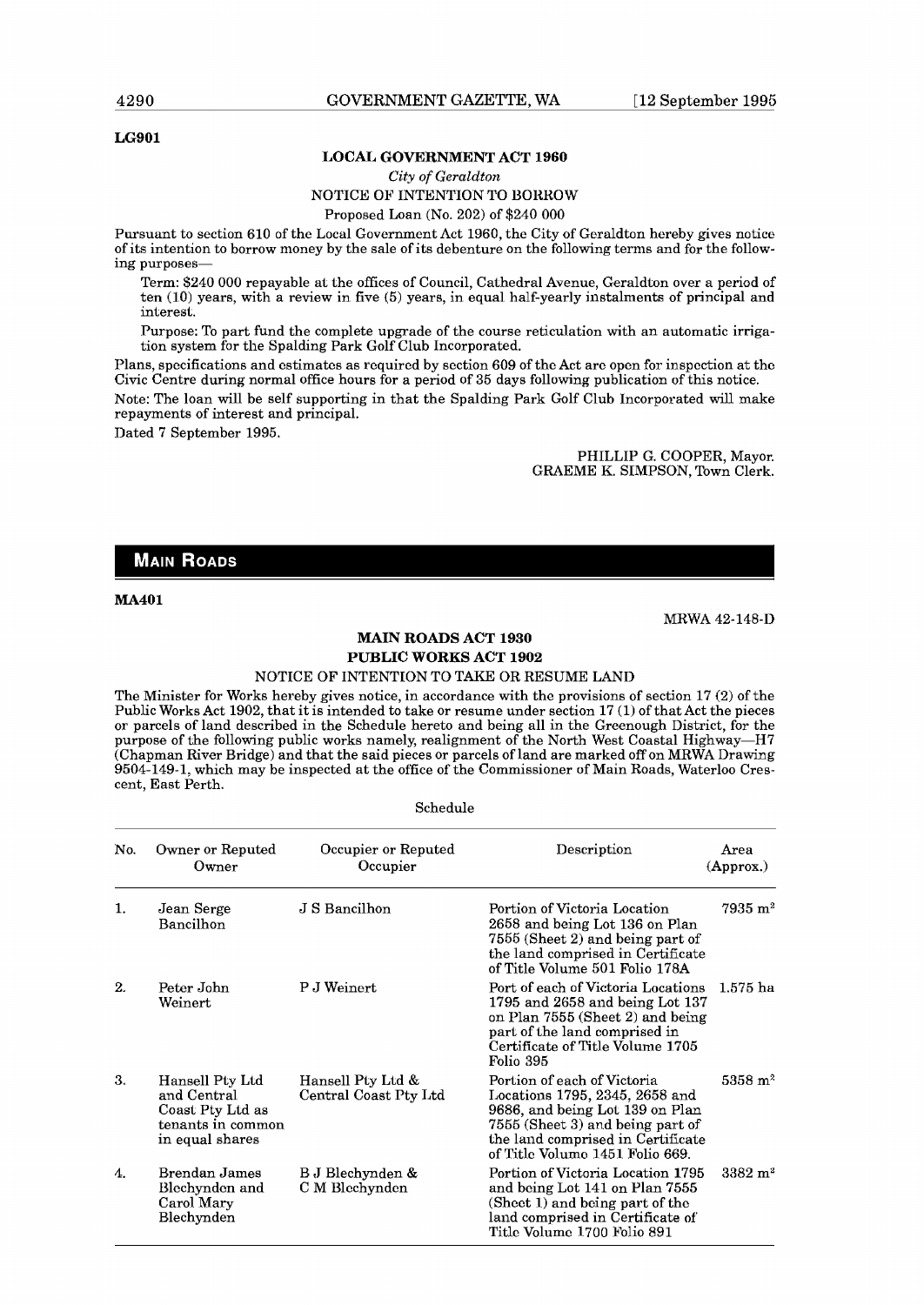| No. | Owner or Reputed<br>Owner                     | Occupier or Reputed<br>Occupier | Description                                                                                                                                                                                            | Area<br>(Approx.)  |
|-----|-----------------------------------------------|---------------------------------|--------------------------------------------------------------------------------------------------------------------------------------------------------------------------------------------------------|--------------------|
| 5.  | Van Thanh Vo<br>and Le Chi Vo                 | V T Vo & L C Vo                 | Portion of each of Victoria<br>Locations 1795 and 9686 and<br>being part of Lot 142 on Plan<br>7555 (Sheet 1) and being part of<br>the land comprised in Certificate<br>of Title Volume 1594 Folio 600 | $5746 \text{ m}^2$ |
| 6.  | Barry Robert<br>Kerr and Pamela<br>Erica Kerr | B R Kerr & P E Kerr             | Portion of Victoria Location 1795<br>and being Lot 1 the subject of<br>Diagram 58285 and being part of<br>the land comprised in Certificate<br>of Title Volume 1895 Folio 271                          | $5313 \text{ m}^2$ |

Dated this 8th day of September 1995.

D. R. WARNER, Director Corporate Services.

# **POLICE**

# **PE401**

# POLICE AUCTION

The following property will be offered by public auction on behalf of the Commissioner of Police on Saturday, September 23, 1995 at the Broome Auction Centre, Clementson Street, Broome commencing at 9.00 am.

- 25 Assorted bicycles
- 1 Aiwa mini tape stereo
- 1 Dunlop tyre and 14 inch rim
- 1 Road Safety flashing light
- 1 Adec mens watch
- 2 Large cushions
- 1 Suitcase containing sundry clothing
- 1 Cricket bat
- 1 Bag containing sundry items
- 1 Pocket knife
- 2 Shirts
- 1 Towel
- 1 Speargun
- 1 Wooden spear
- 1 Kodak outdoor camera

Inspection of the above items can be made at the Broome Auction Centre, Lot 2096 Clementson Street, Broome from Wednesday, September 20,1995.

# **WATERWAYS COMMISSION**

# **WB401**

#### **WATERWAYS CONSERVATION ACT 1976**

For the purpose of making an appointment to the Albany Watcrways Management Authority Ilis Excellency the Governor acting pursuant to the powers conferred by Sections 14 and 16 of the Waterways Conservation Act 1976 as amended on the recommendation of the Minister for the Environment has boon pleased on the 29th day of August 1995 to appoint Kevin Goorgo Ucock as Member.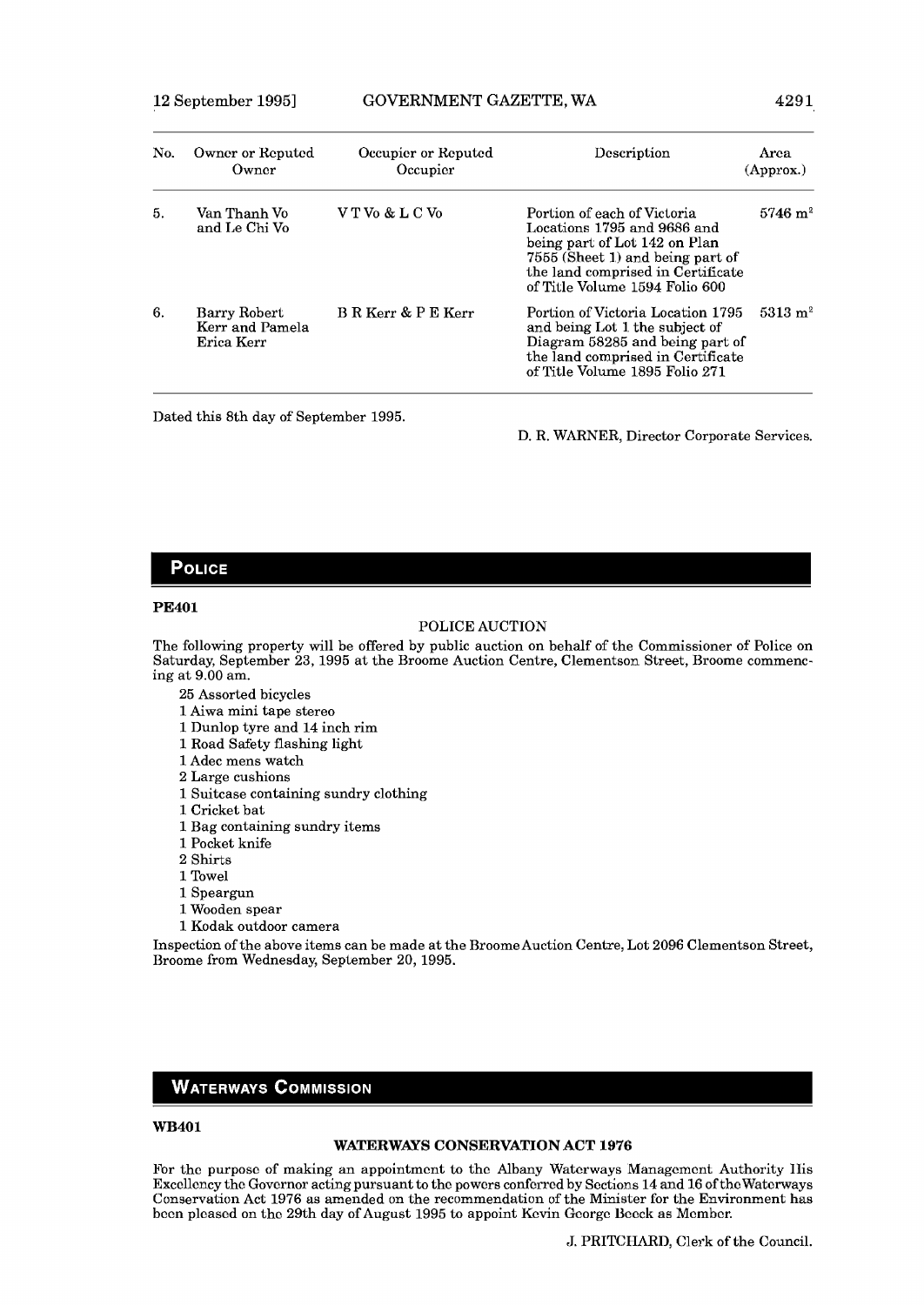# **PUBLIC NOTICES**

# **ZZ101**

# **PUBLIC TRUSTEES ACT 1941**

Noticc is hcrcby gjvcn that pursuant to Scction **14** of thc Public Trustccs Act 1941 and arncndmcnts the Public Trustee has elected to administer the estates of the undermentioned deceased persons. Dated at Perth the 6th day of September 1995.

K. E. BRADLEY, Public Trustee, 565 Hay Street, Perth WA 6000.

Name of Deceased; Address; Date of Death; Date Election Filed Eckersley, Margaret; Como; 27/6/95; 3/8/95. Chapman, Kathleen Maud; Barraguphup; 16/6/95; 4/8/95. Liebelt, Kathleen Maureen; South Perth; 2/7/95; 4/8/95. Jenner, Dorothea Frances; Karrinyup; 4/7/95; 9/8/95. Moodie, Margaret Mary; Morley; 3/7/95; 9/8/95. Armstrong, Vera Honora Manning; East Victoria Park; 21/6/95; 10/8/95. Blackman, Margaret Davie Jones; Maylands; 3/7/95; 10/8/95. Jardine, John; Victoria Park; 21/1/95; 10/8/95. Osborn, Lynda Jean; York; 8/6/95; 15/8/95. Andrew, Mavis Jean; Bateman; 18/7/95; 29/8/95. Belgrove, Gordon; Herne Hill; 2/5/95; 29/8/95. Brady, Donald Henry Charles; Como; 17/4/95; 29/8/95. Gunzburg, Rose; Dianella; 2/7/95; 29/8/95. Iles, Jean Florence; North Perth; 25/7/95; 29/8/95. Moody, George Henry Ingram; Mount Lawley; 4/7/95; 29/8/95. Nicoll, William Maxwell; Albany; 2/6/95; 29/8/95. Roberts, Edward Albert; Subiaco; 22/4/95; 29/8/95. Schmidt, Heinrich Johannes Emil; Gooseberry Hill; 8/7/95; 29/8/95.

Walton, Myrtle Kathleen; Busselton; 26/5/95; 29/8/95.

Wyatt, Edna May; Armadale; 4/7/95; 29/8/95.

Zwiers, Hendrik; Rivervale; 13/7/95; 29/8/95.

# **22401**

# NOT RESPONSIBLE FOR DEBTS

I, Geoffrey Wayne Gadston of 55 Osprey Circle, Ballajura hereby declare I will not be responsible for any debts and/or liabilities by Mrs Gertrude S. Carpio as from 14 August 1995.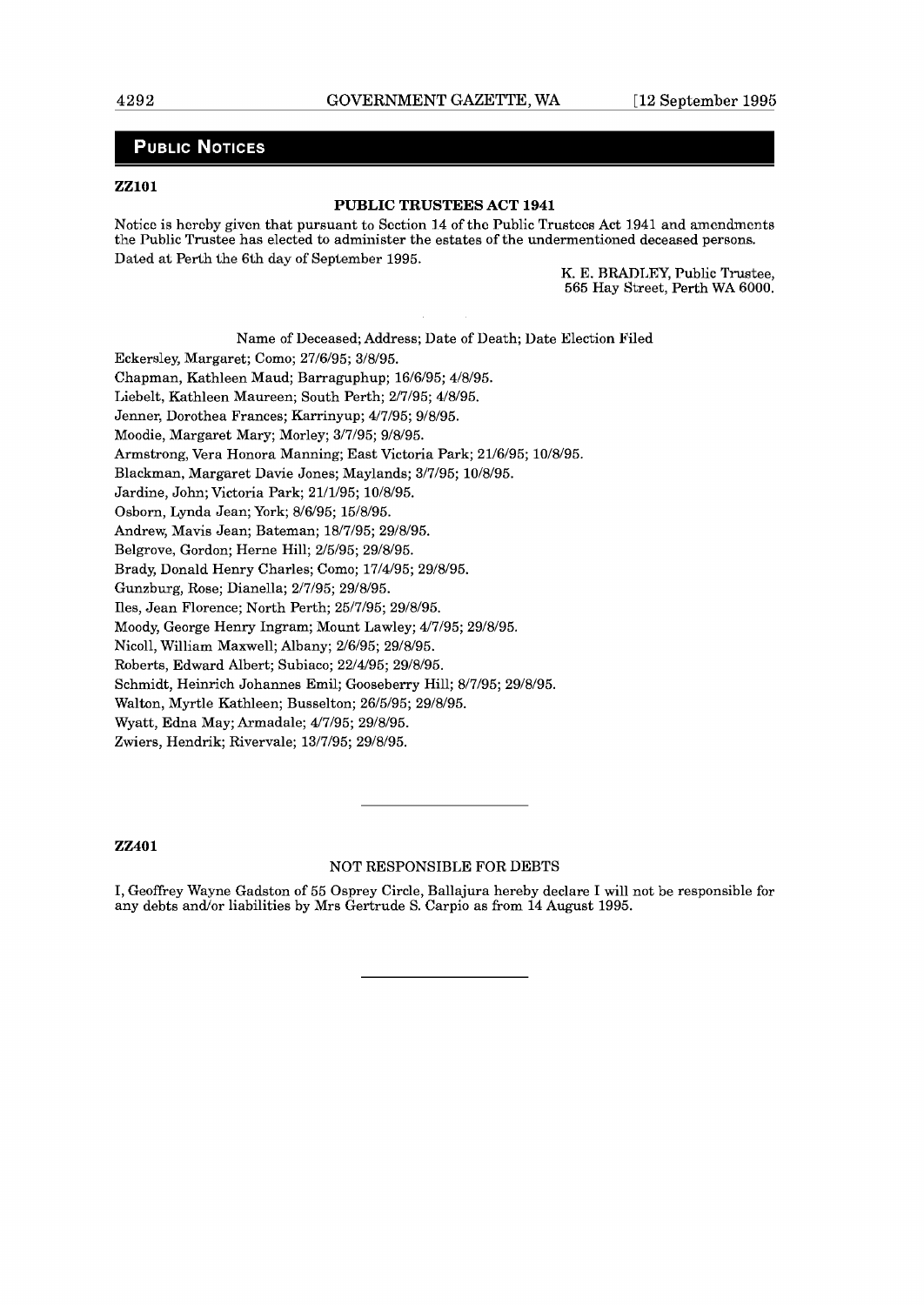